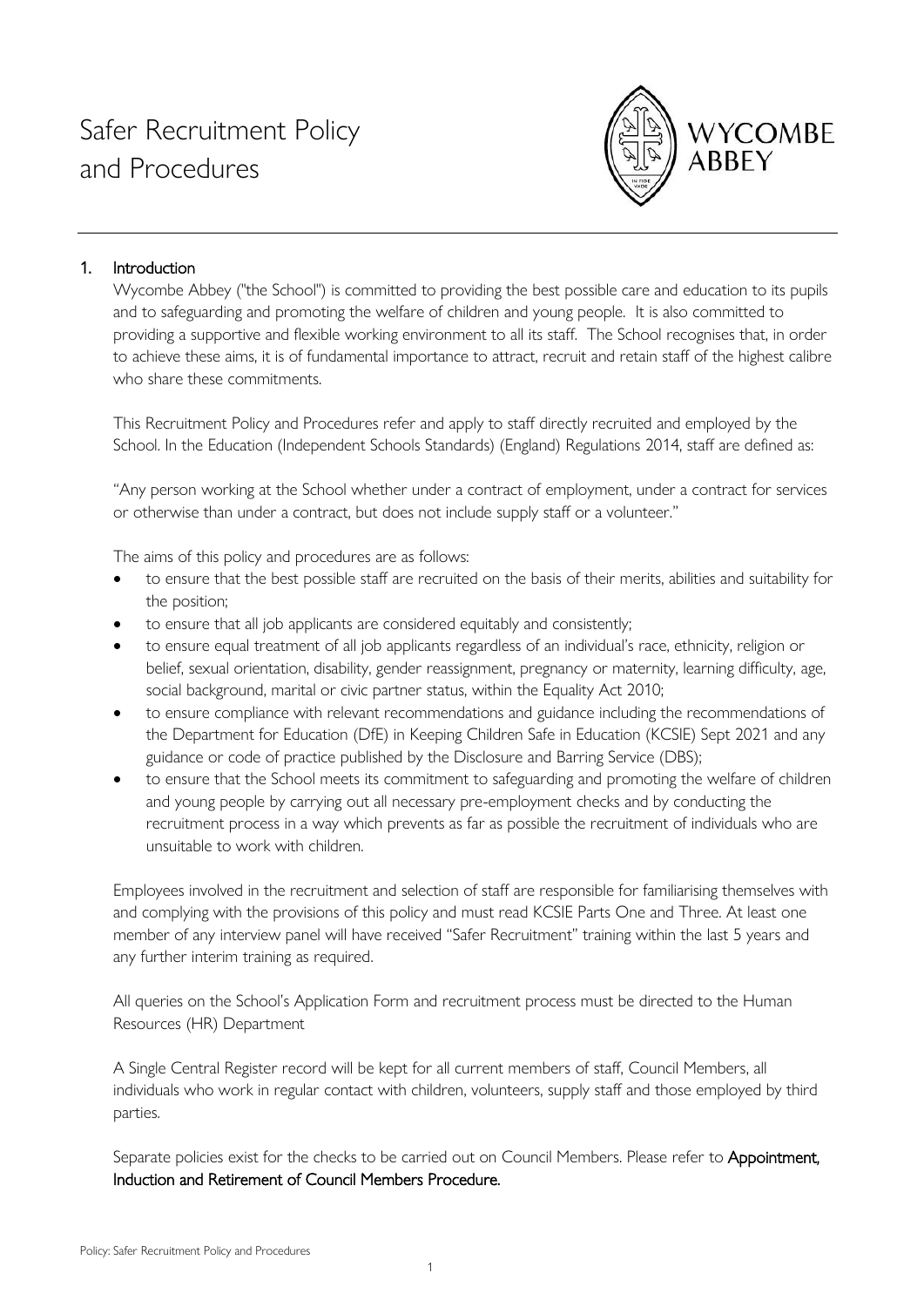Wycombe Abbey is the operating name of the Girls' Education Company Limited and is a limited company and charity. The Directors of the Company constitute the Governing Council of Wycombe Abbey and are trustees of the Charity.

## 2. Approval Process and Advertisement of Posts

The Headmistress and Bursar must approve all vacancies, both new and replacement posts. In all cases the Bursar is consulted for financial approval for any changes to salary. Following approval, the Line Manager must create or update the job description (including person specification) with assistance from the HR Department.

All posts are usually advertised both internally and externally. All advertisements must contain the School's safeguarding statement, equal opportunities statement and registered charity number:

"Wycombe Abbey is committed to safeguarding and promoting the welfare of children and young people and expects all staff and volunteers to share this commitment. The successful applicant will be subject to an enhanced DBS check and other statutory checks. We are an equal opportunities employer. Registered Charity No. 310638".

## 3. Recruitment and Selection Procedure

All applicants for employment will be required to complete an application form containing questions about their academic and employment history and their suitability for the role. Incomplete application forms will be returned to the applicant where the deadline for completed application forms has not passed. A Curriculum Vitae (CV) will not be accepted in place of the completed application form. Applicants may include a CV and a brief letter of application attached to a completed application form. The full employment history must be disclosed and applicants will be made aware that any previous employer may be approached by the School. An explanation for any gaps in employment will be sought and a written record retained by the School to say that they have been sought and are satisfactory.

Applicants will receive a job description including a person specification for the role applied for. A copy of the School's Safeguarding and Child Protection Policy and Privacy Notice is available to download on the School's website or in hard copy format to applicants, on request.

Applicants will also be asked to provide information regarding any periods of overseas residence so that a decision can be made as to whether an overseas police check or additional references are required.

Following the closing date, applications for a post will be shortlisted, ideally by a panel of at least 3 people, against a list of criteria derived from the person specification. Shortlisted applicants will then be invited to attend a formal interview at which their relevant skills and relevant experience will be discussed in more detail.

Applicants will be asked to sign a declaration confirming the information they have provided is true. Where there is an electronic signature, the shortlisted candidate will be asked to physically sign a hard copy of the application at point of interview.

Candidates will be asked questions relating to safeguarding at interview to ascertain the level of their knowledge and suitability of their answers. It is recognised that not all interviewees will have safeguarding or child protection experience within schools. In such cases, questions will be adapted to test applicants' responses to hypothetical safeguarding scenarios. A record of the outcome of the interview will be retained.

If it is decided to make an offer of employment following the formal interview, any such offer will be conditional on satisfactory pre-employment checks.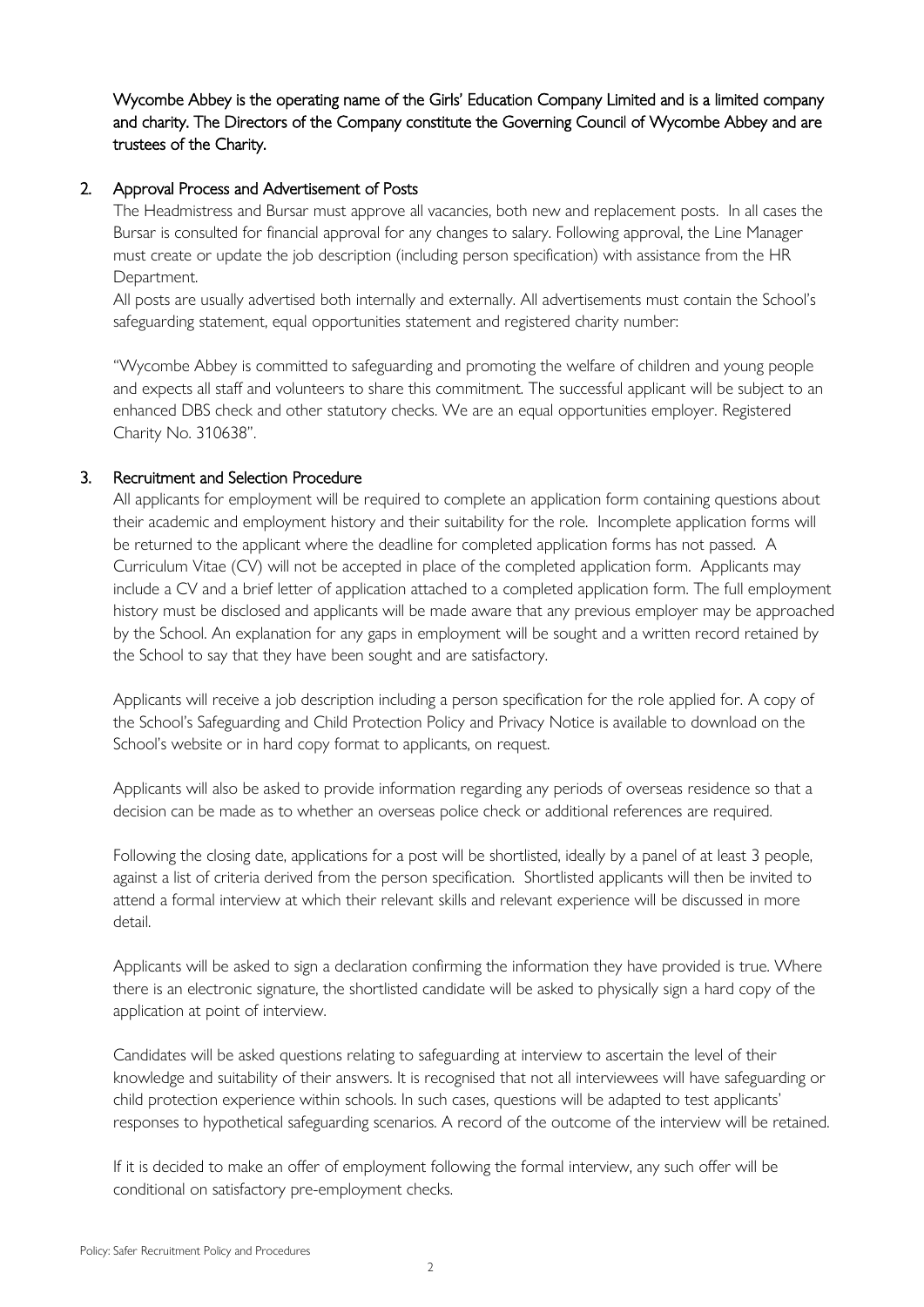# 4. Pre-employment Checks

In accordance with the recommendations in "Keeping Children Safe in Education – September 2021" and the requirements of the Education (Independent School Standards) (England) Regulations 2014 the School carries out a number of pre-employment checks in respect of all prospective employees. The member of staff responsible for assessing pre-employment checks will have received the relevant training.

In addition to the checks set out below, the School reserves the right to obtain such formal or informal background information about an applicant as is reasonable in the circumstances to determine whether they are suitable to work at the School. This may include internet and social media searches.

The School considers all positions in the School to be "regulated activity", unless specifically documented and agreed by the Headmistress, and therefore the following checks are made on all staff:

- the receipt of an enhanced disclosure from the Disclosure and Barring Service (including confirmation that the applicant is not named on the Children's Barred List) with which the School is satisfied;
- documents confirming any appropriate educational and professional qualifications referred to in their application form and considered necessary by the School;
- verification of the individual's medical fitness for the post;
- verification of the individual's entitlement to work and reside in the UK;
- the receipt of at least two references from separate organisations (one of which must be from the applicant's most recent employer) which the School considers satisfactory; previous employers involving work with vulnerable people may also be approached, particularly where staff work in boarding, to check reasons for termination of employment and suitability to work with children;
- overseas checks where an individual has lived and worked overseas for 3 months or more.
- for positions which involve "teaching work": i) information about whether the applicant is, or has ever been, the subject of a sanction, restriction or prohibition issued by the Teacher Regulation Agency (TRA), or by a regulator of the teaching profession in any other country which renders them unsuitable to work at the School.; ii) for an EEA teaching candidate, confirmation of professional teaching standings provided in writing by the professional regulating authority in the country in which they have worked, as proof of past conduct as a teacher.
- for management positions (eg Senior Management, Housemistress or Heads of Department): information about whether the applicant is, or has ever been, the subject of a direction under section 128 of the Education and Skills Act 2008 which prohibits, disqualifies or restricts them from being involved in the management of an independent school, or which otherwise, in the School's opinion, renders them unsuitable to work at the School;
- for a candidate to be employed into the senior management position of Headmistress, Bursar or Financial Director, receipt of a signed "senior charity manager positions: automatic disqualification declaration" confirming that the candidate is not disqualified from acting in a senior management position for a charity in accordance with the automatic disqualification rules for charities.

If the offer is accepted and the above conditions are satisfied, the applicant will be issued with a contract of employment.

### 4.1 Verification of identity and address

All applicants who are invited to an interview will be required to bring the following evidence of identity, address and qualifications (original documents only):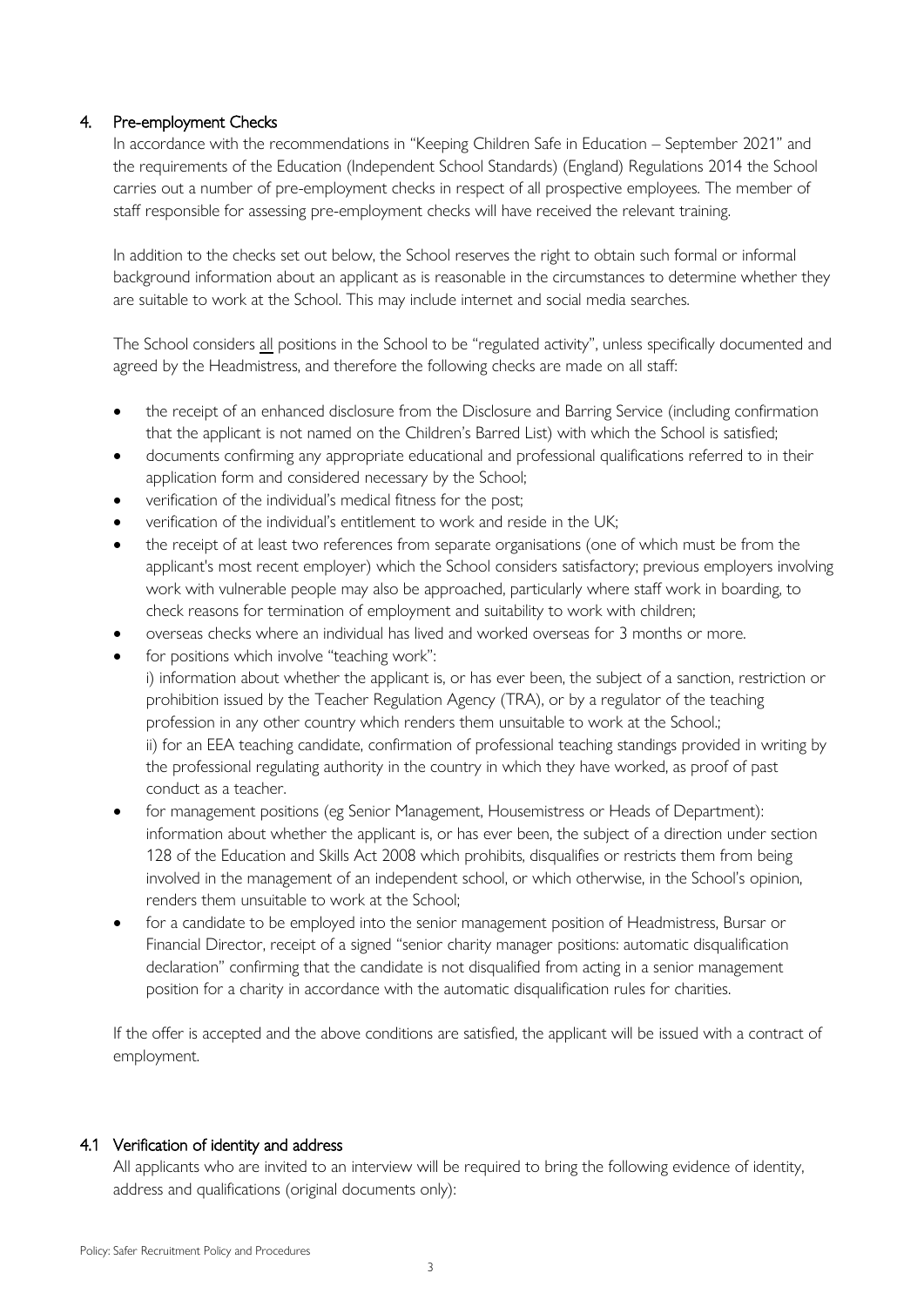- a valid passport (where this is not possible, a photo card driving licence);
- two further forms of identity, one showing the current address e.g. photocard driving licence, utility bill, bank statements;
- a copy of their birth certificate.

Where an applicant claims to have changed their name by deed poll or any other mechanism (eg marriage, adoption, statutory declaration) they will be required to provide documentary evidence of the change.

The School asks for the date of birth of all applicants (and proof of this). Proof of date of birth is necessary so that the School may verify the identity of, and check for any unexplained discrepancies in the employment and education history of all applicants. The School does not discriminate on the grounds of age.

# 4.2 References

For leadership, teaching and boarding posts, the School (or Recruitment Agency on behalf of the School) will take up written references before interviews take place. For all other posts, the School usually takes up references following acceptance of offer of employment. The School has the right to take up references from the Head, Bursar or Chair of Governors, of any previous school that the applicant may have worked at.

All offers of employment will be subject to the receipt of a minimum of two satisfactory references, one of which must be from the applicant's current or most recent employer. If the current/most recent employment does/did not involve work with children, then the second referee should be from the employer with whom the applicant most recently worked with children. Neither referee should be from the same employer, a relative or someone known to the applicant solely as a friend.

Where the referee is from a School or College the reference must be countersigned by the Headteacher/principal as an accurate record in respect of disciplinary investigations.

All referees will be asked whether they believe the applicant is suitable for the job for which they have applied and whether they have any reason to believe that the applicant is unsuitable to work with children. All referees will be sent a copy of the job description for the role which the applicant has applied for. If the referee is a current or previous employer, they will also be asked to confirm in writing the following:

- the applicant's dates of employment, salary, job title/duties, reason for leaving, performance, and disciplinary record;
- whether the applicant has ever been the subject of disciplinary procedures involving issues related to the safety and welfare of children (including any in which the disciplinary sanction has expired);
- whether any allegations or concerns have been raised about the applicant that have been found to have substance and that relate to the safety and welfare of children or young people or behaviour towards children or young people;
- any known reason why the person should not be employed to work with children;
- to confirm that (to the best of their knowledge) the applicant has not been radicalised so that they do not support terrorism or any form of "extremism" or active opposition to fundamental British Values.

The letter to referees will state that there should be no material mis-statement or omission relevant to the suitability of the applicant.

The School will only accept written references obtained directly from the referee and it will not rely on references or testimonials provided by the applicant or on open references or testimonials.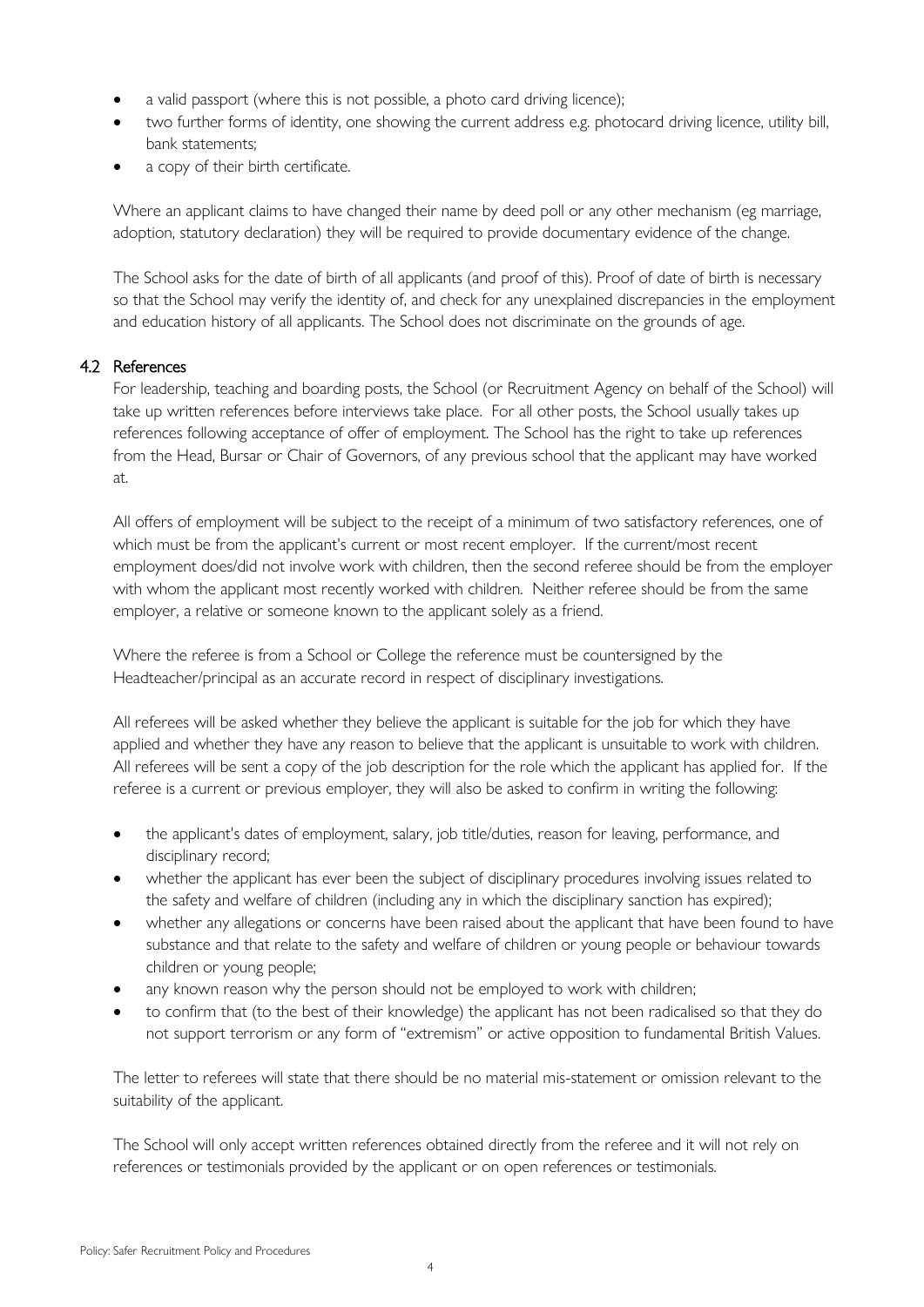The School will compare all references with any information given on the application form. Any discrepancies or inconsistencies in the information will be taken up with the applicant and the relevant referee before the appointment is confirmed.

The School employs the good practice of contacting directly by telephone the referees of any person applying for a position within the School. A record of such phone verification is recorded in the Single Central Register of appointments.

It is a criminal offence to falsify references. Any applicant or referees who are found to have submitted false references to the School will be referred to the Local Area Designated Officer (LADO).

#### 4.3 Disclosure and Barring Checks

Due to the nature of the work, the School applies for enhanced disclosure from the Disclosure and Barring Service (DBS) with Barred List check.

Where an applicant has an up to date subscription to the Update Service for an enhanced DBS, child workforce (not volunteer) check, the School will use this route to check the DBS status, and a check on the Children's Barred List will also be completed.

If there is a delay in receiving the DBS Disclosure, the Headmistress, has discretion to allow an individual to begin work pending the receipt of the Disclosure and subject to an appropriate risk assessment (NB pastoral work in Houses or residency on site is excluded from this discretion). This will only be allowed if all other checks including a check of the Children's Barred List have been completed and once appropriate supervision has been put in place. A record of the Risk Assessment will be kept by the HR Department.

#### Periods of overseas residence

DBS checks will still be requested for applicants with recent periods of overseas residence and those with little or no previous UK residence. Applicants with recent periods of overseas residence and those with little or no previous UK residence will be asked to apply for the equivalent of a disclosure, if one is available, in the relevant jurisdiction(s). The School refers to Home Office guidance on what checks are available from different countries. The HR department will assess each applicant individually, although the School will undertake an overseas criminal records check where the candidate has resided overseas for a period of 3 months or longer in the five years prior to applying for a position at the School.

#### 4.4 Medical Fitness

The School has a statutory responsibility to verify the medical fitness of anyone to be appointed to a post at the School, after an offer of employment has been made but before the appointment can be confirmed.

It is the School's practice that all applicants to whom an offer of employment is made must complete a Health Questionnaire and sign to confirm that they know of no reason, on grounds of mental or physical health, why they should not be able to discharge with due care and skill the responsibilities required by the post in question. The School may arrange for the information contained in the Health Questionnaire to be reviewed by the School's Doctor or an Occupational Health provider. This information will be reviewed against the Job Description and the Person Specification for the particular role, together with details of any other physical or mental requirements of the role i.e. proposed timetable, extra-curricular activities, layout of the School etc. If the School Doctor or Occupational Health practitioner has any doubts about an applicant's fitness the School will consider reasonable adjustments in consultation with the applicant. The School may also seek a further medical opinion from a specialist or request that the applicant undertakes a full medical assessment.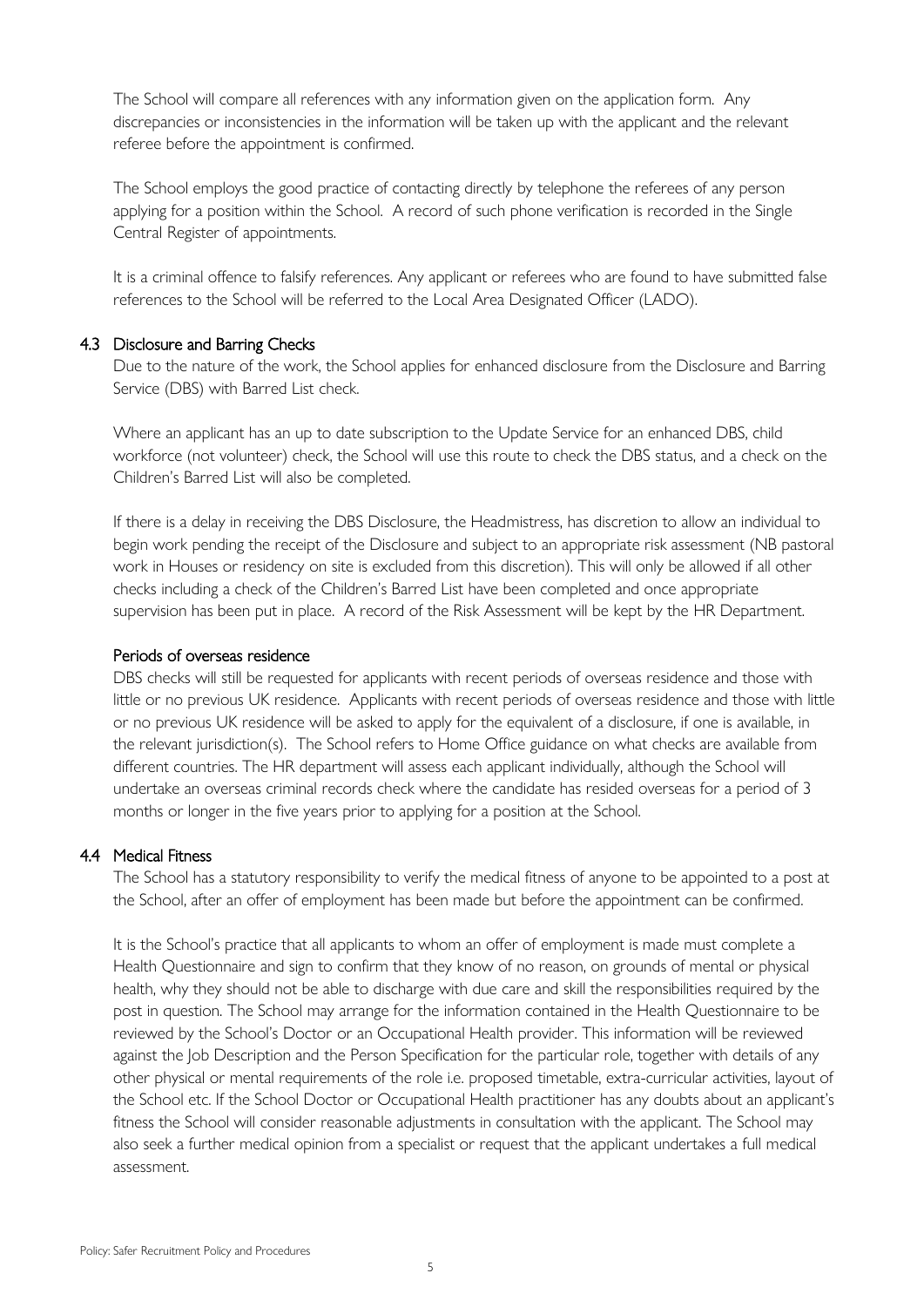The School is aware of its duties under the Equality Act 2010. No job offer will be withdrawn without first consulting with the applicant, obtaining medical evidence, considering reasonable adjustments and suitable alternative employment.

# 5. Supply Staff

Supply Staff are staff supplied by an "employment business" (agency) to work under the control of the School. Agencies who supply staff to the School must also complete the pre-employment checks which the School would otherwise complete for its staff. The School requires confirmation in writing that these checks have been completed before an individual can commence work at the School. Where an "employment business" provides supply staff (to work under the control of the School) then the DBS certificate must be seen by the School (whether or not it discloses any information) and the DBS certificate must be within twelve months of the person starting work at the School.

The School will independently verify the identity of staff supplied by an agency on arrival.

## 6. Third Party Staff (e.g. Catering Staff)

We obtain written notification through a letter of reassurance from any agency, or third-party organisation, that the organisation has carried out the checks on an individual who will be working at the School, that we as a School would otherwise perform. This must include, as necessary, an enhanced DBS with barred list check, prior to appointing that individual. We check that the person presenting themselves for work is the same person on whom the checks have been made.

If the organisation is not able to confirm we carry out our own checks as if the person was an employee in regulated activity and may charge the organisation for any costs incurred.

### 7. Visiting Professionals

Keeping Children Safe in Education advises that individuals working at the School, but employed by a third party (e.g. medical professionals, music examiners, psychologists), should have been checked by their employing organisation. We require written confirmation through a letter of reassurance that all appropriate checks have been carried out, including enhanced DBS with barred list check. We check that the professional person presenting themselves is the same person on whom the checks have been made.

### 8. Volunteers

Under no circumstances will a volunteer, in respect of whom no safeguarding checks have been undertaken, be left unsupervised with pupils or allowed to engage in regulated activity.

Prior to engaging a volunteer to carry out any activities for or on behalf of the School, the Head of Department with responsibility for the volunteer will discuss the proposed activities to be undertaken by the volunteer with the HR Manager. The minimum checks are references, informal interview and checking with the School community for any concerns, unless involved in overnight stays when an enhanced DBS check with Barred List Check will be obtained.

The informal interview will enable both parties to understand whether the prospective volunteer has any previous experience and to establish the expectations and requirements of each party are met.

The following checks are carried out where relevant:

- an enhanced DBS check
- if the volunteer will be undertaking regulated activity, a barred list check
- depending on the nature of the role, the volunteer may also be asked to sign a confidentiality statement
- written references are required.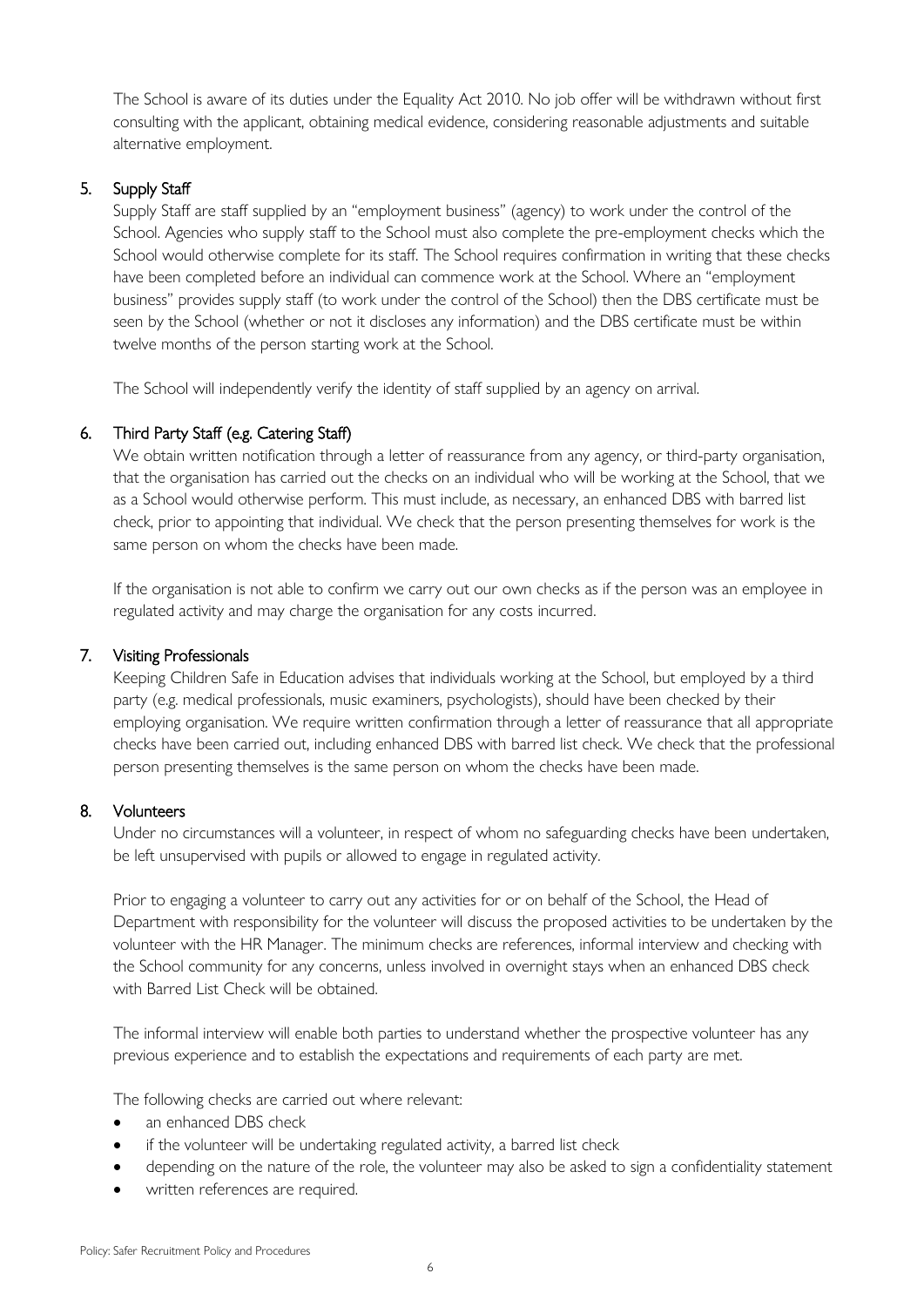Volunteers will be provided with training on the following matters:

- Safeguarding and Child Protection policy
- Staff Code of Conduct
- Confidentiality Obligations and Data Protection
- Health and Safety
- Levels of Supervision

Please refer to the separate Trips Planning and Organising Procedures (Appendix D) for further information where volunteers are parents or staff family members.

## 9. Policy on recruitment of ex-offenders

### 9.1 Background

The School will not unfairly discriminate against any applicant for employment on the basis of conviction or other details revealed. The School makes appointment decisions on the basis of merit and ability. If an applicant has a criminal record this will not automatically debar them from employment within the School. Instead, each case will be decided on its merits in accordance with the objective assessment criteria set out in paragraph 9.2 below.

In view of the fact that all positions within the School will amount to "regulated activity positions" within the meaning of the Protection of Children Act 1999 (as amended by the Criminal Justice and Courts Services Act 2000), all applicants for employment must declare all previous convictions (including those which would normally be considered "spent" under the Rehabilitation of Offenders Act 1974). A failure to disclose a previous conviction may lead to an application being rejected or, if the failure is discovered after employment has started, may lead to summary dismissal on the grounds of gross misconduct. A failure to disclose a previous conviction may also amount to a criminal offence.

Under the relevant legislation, it is unlawful for the School to employ anyone who is included on the lists maintained by the DFE and the Department of Health of individuals who are considered unsuitable to work with children. In addition, it will also be unlawful for the School to employ anyone who is the subject of a disqualifying order made on being convicted or charged with the following offences against children: murder, manslaughter, rape, other serious sexual offences, grievous bodily harm or other serious acts of violence.

It is a criminal offence for any person who is disqualified from working with children to attempt to apply for a position within the School. The School will report the matter to the Police, Disclosure and Barring Service (DBS) and/or the DFE Children's Safeguarding Operations Unit (formerly the Teacher's Misconduct Team), LADO if:

- the School receives an application from a disqualified person
- the School is provided with false information in, or in support of an applicant's application
- the School has serious concerns about an applicant's suitability to work with children

# 9.2 Assessment Criteria

In the event that relevant information (whether in relation to previous convictions or otherwise) is volunteered by an applicant during the recruitment process or obtained through a disclosure check, the School will consider the following factors before reaching a recruitment decision:

whether the conviction or other matter revealed is relevant to the position in question;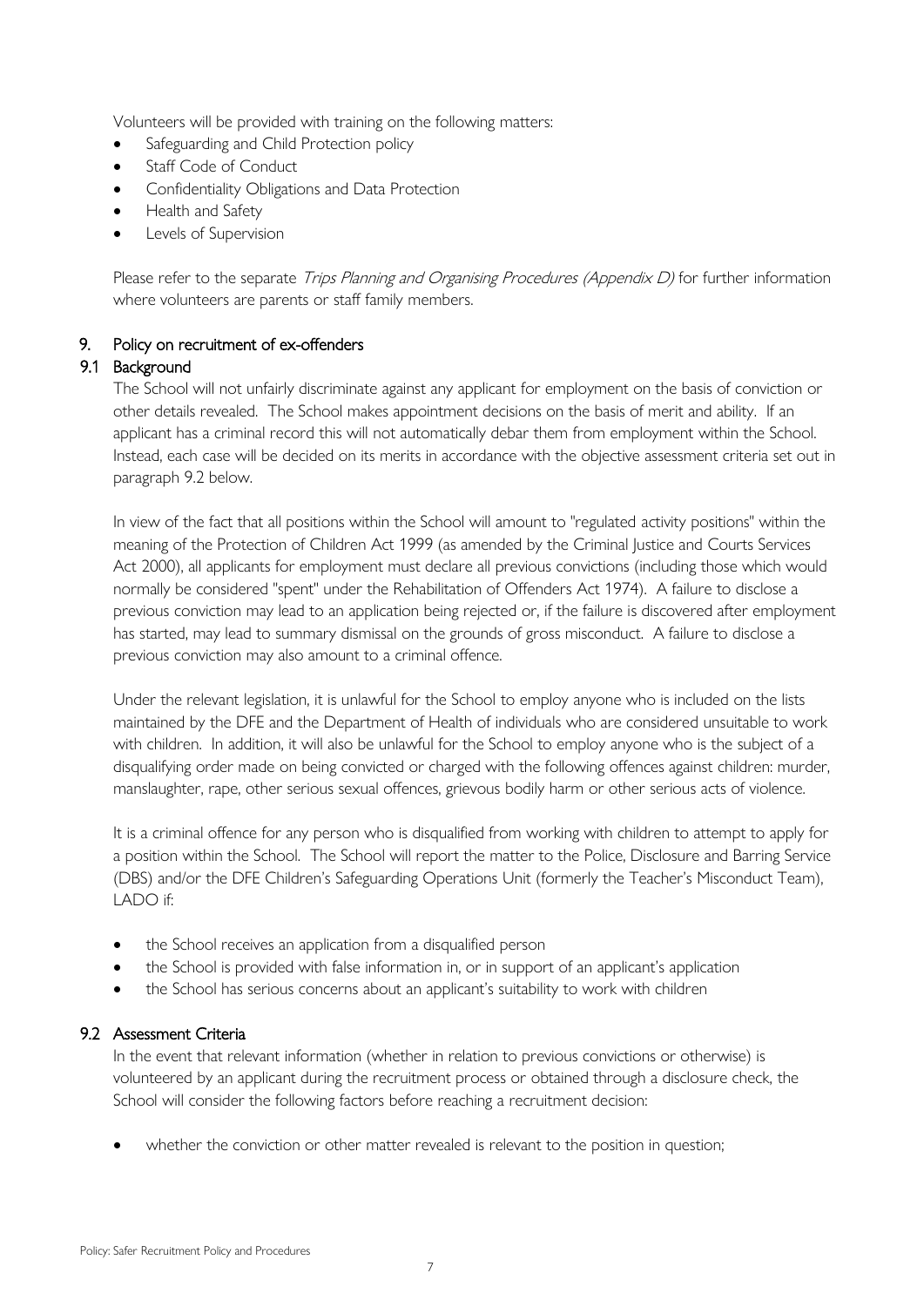- whether the conviction or caution is "protected" as defines by the Rehabilitation of Offenders Act 1974 (Exceptions) Order 1975 (Amendment) (England and Wales) Order 2020 (if yes, it will not be taken into account);
- the seriousness of any offence or other matter revealed;
- the length of time since the offence or other matter occurred;
- whether the applicant has a pattern of offending behaviour or other relevant matters;
- whether the applicant's circumstances have changed since the offending behaviour or other relevant matters; and
- the circumstances surrounding the offence and the explanation(s) offered by the convicted person.

If the post involves regular contact with children, it is the School's normal policy to consider it a high risk to employ anyone who has been convicted at any time of any the following offences:

• murder, manslaughter, rape, other serious sexual offences, grievous bodily harm, other serious acts of violence, serious Class A drug related offences, robbery, burglary, theft, deception or fraud.

If the post involves access to money or budget responsibility, it is the School's normal policy to consider it a high risk to employ anyone who has been convicted at any time of robbery, burglary, theft, deception or fraud.

If the post involves some driving responsibilities, it is the School's normal policy to consider it a high risk to employ anyone who has found to have been convicted of drink driving within the last ten years.

## 9.3 Assessment Procedure

In the event that relevant information (whether in relation to previous convictions or otherwise) is volunteered by an applicant during the recruitment process or obtained through a disclosure check, the School will carry out a risk assessment by reference to the criteria set out above. The assessment form must be signed by the Headmistress or Bursar before a position is offered.

If an applicant wishes to dispute any information contained in a disclosure, he/she can do so by contacting the DBS direct. In cases where the applicant would otherwise be offered a position were it not for the disputed information, the School will, where practicable, defer a final decision about the appointment until the applicant has had a reasonable opportunity to challenge the disclosure information.

### 10. Retention and security of disclosure information

The School's policy is to observe the guidance issued or supported by the DBS on the use of disclosure information. In particular, the School will:

- store disclosure information and other confidential documents issued by the DBS in locked, nonportable storage containers, access to which will be restricted to members of the School's HR Department, and Headmistress' Office;
- not retain disclosure information or any associated correspondence for longer than is necessary. In most cases, the School will not retain such information for longer than 6 months although the School will keep a record of the date of a disclosure, the name of the subject, the type of disclosure, the position in question, the unique number issued by the DBS and the recruitment decision taken;
- ensure that any disclosure information is destroyed by suitably secure means such as shredding; prohibit the photocopying or scanning of any disclosure information.

The School complies with the provisions of the DBS code of practice.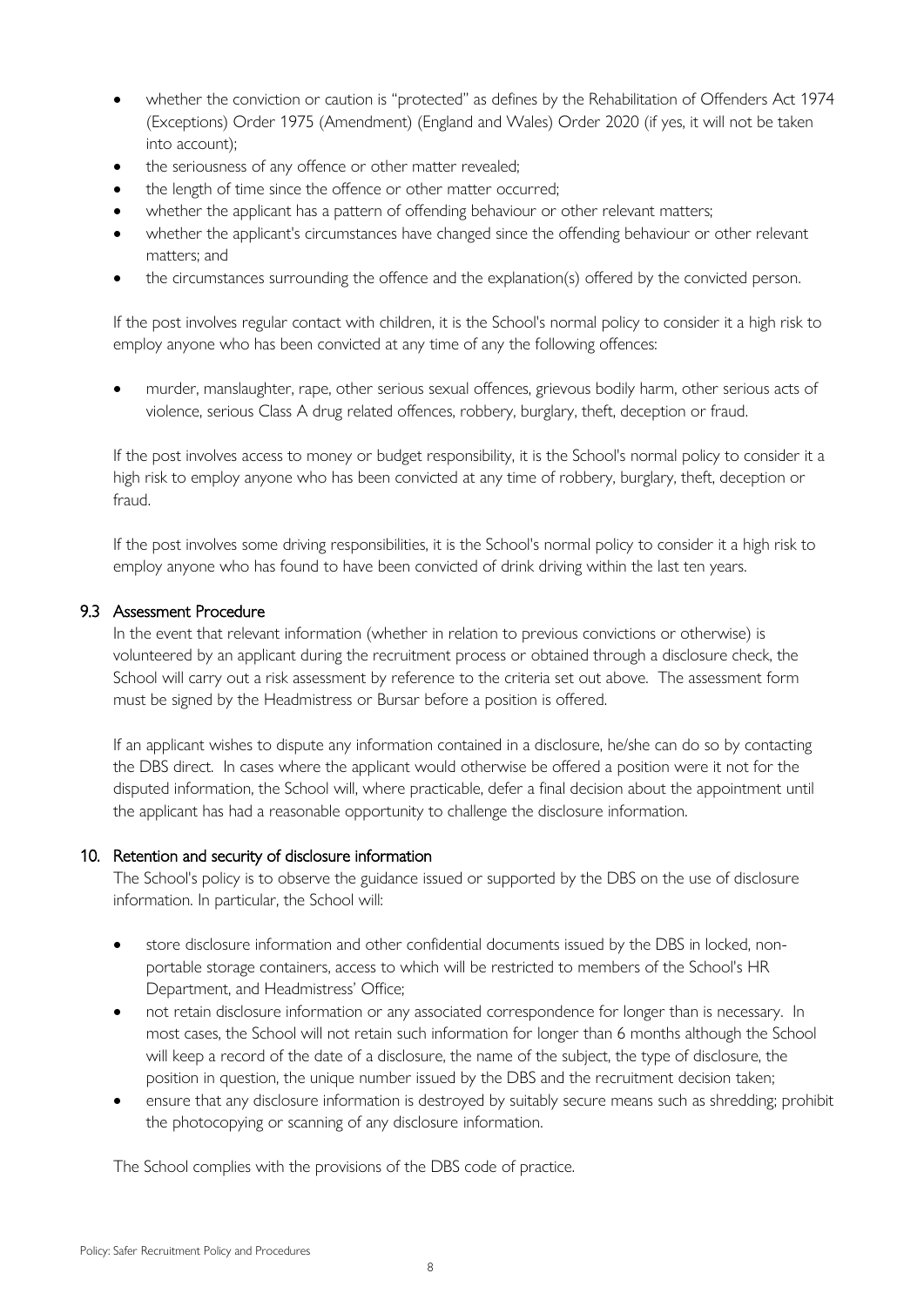### 11. Retention of Records

If an applicant is appointed, the School will retain any relevant information provided as part of the application process on their personnel file. This will include copies of documents used to verify identity, right to work in the UK, medical fitness and qualifications. Medical information may be used to help the School discharge its obligations as an employer eg so that the School may consider reasonable adjustments if an employee suffers from a disability or to assist with any other workplace adjustment.

If the application is unsuccessful, all documentation relating to the application will normally be confidentially destroyed after six months unless the applicant specifically provides permission for the School to keep their details on file.

## 12. Completion of Single Central Register and Record

The HR Manager checks that all the relevant information is completed on the School's electronic Single Central Register of appointments before an employee commences employment and that any necessary updating is performed. The Headmistress meets with the HR Manager and carries out a check on the recruitment process and files. The Head of Compliance audits the single central register each term. The nominated Safeguarding Governor also carries out an annual check of the recruitment processes and single central register.

## 13. Referral to DBS and TRA

This policy is primarily concerned with the promotion of safer recruitment and details the pre-employment checks that any offer of employment is subject to. Whilst checks are carried out pre-employment, the School also has a legal duty to refer to the DBS:

- any applicant who has applied for a position at the School despite being barred from working with children; and
- anyone who has harmed, or poses a risk of harm, to a child, and who has been removed from working (paid or unpaid) in regulated activity, or would have been removed had they not left

Failure to refer in circumstance where the above criteria are met is an offence. Where there are serious concerns about a teacher's suitability to work with children, separate consideration will be given to whether a referral to TRA should be made. This is the case irrespective of whether the DBS criteria have been met.

### 14. Induction

All staff will receive an induction at the start of their employment, which will include a briefing from the School's Designated Safeguarding Lead (DSL) and online training modules. Some pre-start material will be made available ahead of the first day:

- Safeguarding and Child Protection Policy
- Staff Code of Conduct
- Keeping Children Safe in Education Part ONE and Part FIVE and links to on-line training (All Parts for Executive Leadership positions)
- Staff Handbook
- Pupil Behaviour Policy
- Online Safety Policy
- Staff Acceptable Use of IT Agreement
- Health and Safety and links to on-line Health and Safety training
- Department Handbooks as appropriate

### 15. Probationary Period